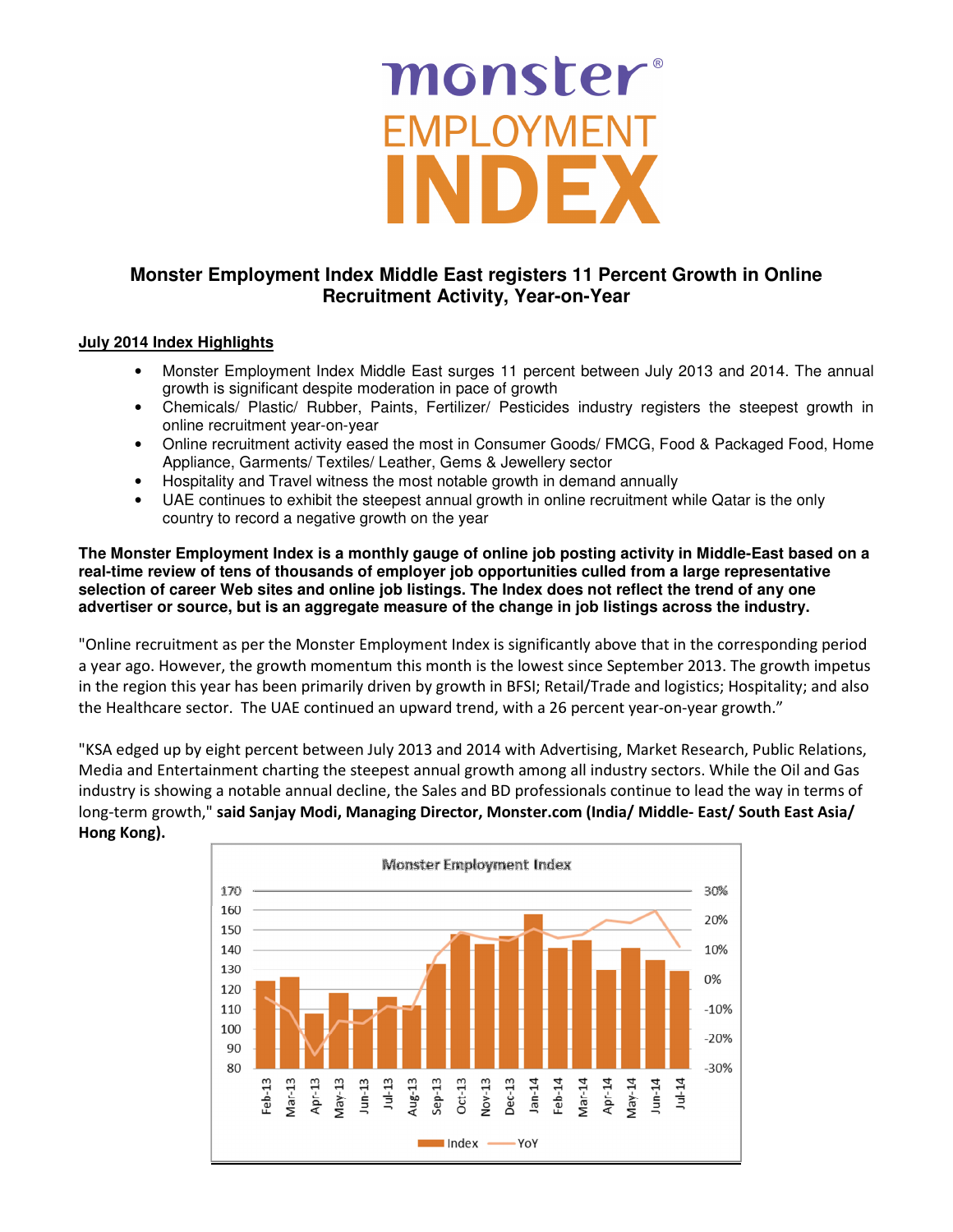| Feb<br>1 Q<br>ں ا | Mar<br>$\overline{10}$<br>ט ו | Apr<br>10 | May<br>13 | Jun<br>13 | Jul<br>13 | Aug<br>13 | Sep<br>13 | Oct<br>13 | Nov<br>13 | Dec<br>13 | Jan<br>14 | Feb<br>14 | Mar<br>14 | Apr<br>14 | May<br>14 | Jun<br>14 | Jul | $Y$ -o- $Y$ |
|-------------------|-------------------------------|-----------|-----------|-----------|-----------|-----------|-----------|-----------|-----------|-----------|-----------|-----------|-----------|-----------|-----------|-----------|-----|-------------|
| 124               | 126                           | 108       | 118       | 110       | 116       | 112       | 133       | 148       | 143       | 147       | 158       | 141       | 145       | 130       | 41        | 35        | 29  | 11%         |

**Industry Year-over-Year Trends:** Seven of the 13 industry sectors monitored by the Index exhibited improved annual growth trends this month

- **Chemicals/ Plastic/ Rubber, Paints, Fertilizer/ Pesticides** (up 30 percent) saw the steepest growth in online recruitment, year-on-year, among all industry groups. The Index reading for the series at 92 has drawn closer to the baseline of 100 following low level since October 2013.
- **Hospitality** (up 29 percent) saw annual growth momentum ease 19 percentage points between June and July 2014. Nevertheless, online recruitment in the sector is significantly above the year-ago level. The group ranked second for the top by the way of long-term growth rate. The sector saw fewer opportunities on the month, down by 13 percent having charted steep growth the previous month.
- There has been significant growth in **Retail/Trade and Logistics** sector as well from the year-ago. The group witnessed a 10 percentage point's improvement in the pace of long-term growth; from 17 percent in June to 27 percent in July. It is notable however that online recruitment in the sector has eased much from the six month level (i.e. January 2014).
- **IT and Telecom/ISP** (down one percent) saw fewer opportunities on the year for the first time since July 2013. The index reading for the sector has hovered below the baseline since March 2014.
- Online recruitment in **Production/Manufacturing, Automotive and Ancillary** (down five percent) continues to be lower than the level attained in the corresponding period the previous year. The sector has been charting incessant negative annual growth rates since November 2012. In the **Oil and Gas** sector**,** online recruitment matched the year-ago level.
- Online recruitment in **Consumer Goods/ FMCG, Food & Packaged Food, Home Appliance, Garments/ Textiles/ Leather, Gems & Jewellery** dropped 20 percent from July 2013; the steepest decline among all monitored industry sectors.

| Year-over-year Growth                                         | Jul<br>13 | Jul<br>14 | % Growth<br>$Y$ -o- $Y$ | Year-over-year Growth                                                                                              | Jul<br>13 | Jul<br>14 | % Grov<br>$Y$ -o- $Y$ |
|---------------------------------------------------------------|-----------|-----------|-------------------------|--------------------------------------------------------------------------------------------------------------------|-----------|-----------|-----------------------|
| Chemicals/ Plastic/ Rubber, Paints,<br>Fertilizer/ Pesticides | 71        | 92        | 30%                     | Oil and Gas                                                                                                        | 90        | 90        | $0\%$                 |
| Hospitality                                                   | 125       | 161       | 29%                     | IT and Telecom/ISP                                                                                                 | 94        | 93        | $-1\%$                |
| Retail/Trade and Logistics                                    | 112       | 142       | 27%                     | Production/Manufacturing,<br><b>Automotive and Ancillary</b>                                                       | 93        | 88        | $-5%$                 |
| <b>Health Care</b>                                            | 116       | 146       | 26%                     | Advertising, Market Research,<br>Public Relations, Media and<br>Entertainment                                      | 130       | 119       | $-8%$                 |
| <b>BFSI</b>                                                   | 121       | 136       | 12%                     | Consumer Goods/ FMCG, Food &<br>Packaged Food, Home Appliance,<br>Garments/ Textiles/ Leather, Gems<br>& Jewellerv | 108       | 86        | $-20%$                |

### **Top Growth Industries Lowest Growth Industries**

| Growth<br>Y-o-Y |               | <b>Year-over-year Growth</b>                                                                        | Jul<br>13 | Jul<br>14 | % Growth<br>$Y$ -0- $Y$ |
|-----------------|---------------|-----------------------------------------------------------------------------------------------------|-----------|-----------|-------------------------|
| 30%             | Oil and Gas   |                                                                                                     | 90        | 90        | $0\%$                   |
| 29%             |               | IT and Telecom/ISP                                                                                  | 94        | 93        | $-1\%$                  |
| 27%             |               | Production/Manufacturing,<br>Automotive and Ancillary                                               | 93        | 88        | $-5%$                   |
| 26%             | Entertainment | Advertising, Market Research,<br>Public Relations, Media and                                        | 130       | 119       | $-8%$                   |
| 12%             | & Jewellery   | Consumer Goods/ FMCG, Food &<br>Packaged Food, Home Appliance,<br>Garments/ Textiles/ Leather, Gems | 108       | 86        | $-20%$                  |

**Occupation Year-over-Year Trends:** Online demand expanded in nine of the eleven occupation groups monitored by the Index.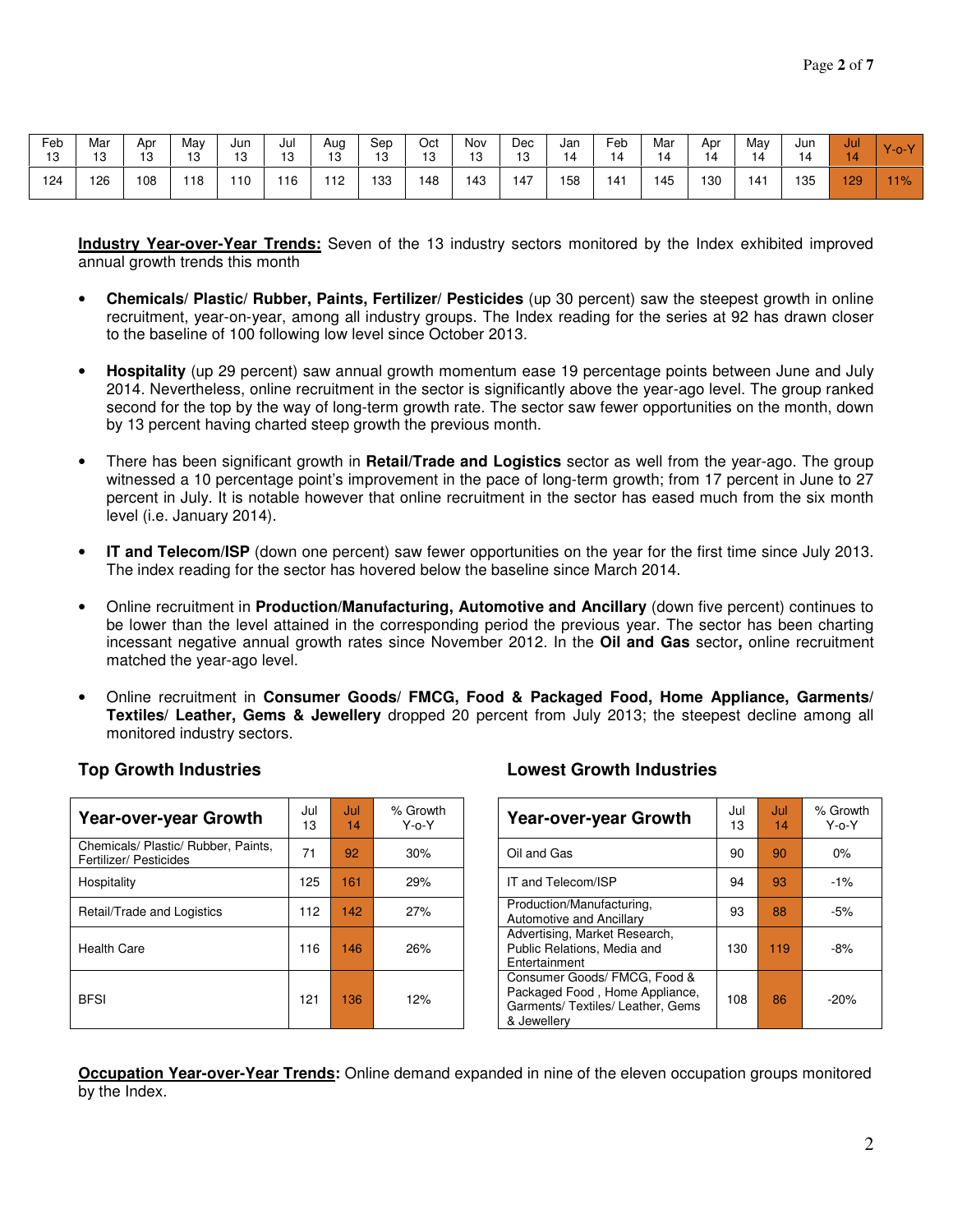- **Hospitality and Travel** (up 38 percent) charted steep growth in online demand between July 2013 and 2014. Despite moderation in pace, demand for the group has been the highest in terms of year-on-year growth.
- **Purchase / Logistics / Supply Chain** registered a sharp 23 percent growth in demand year-on-year following low levels since December 2013. The group ranked among top five in the long-term growth ladder. The group also saw a positive growth in demand on the month for the first time since February 2014. The Index reading for the series, nevertheless, continues to remain below the baseline of 100.
- Year-on-year, **Software, Hardware, and Telecom** (up one percent) has exhibited only marginal growth in demand. The sector which exhibited double-digit annual growth rates from September 2013 until April 2014 saw the rate of long term-growth ease to a one-digit level in May 2013. Online demand for the group has stayed close to the year-ago level since then.
- **Health Care** (up 20 percent); and **Engineering and Production** (up 12 percent) aside all occupation groups monitored by the Index saw the rate of growth of long-term demand ease between June and July 2014.
- **Legal** (down three percent); and **Customer Service** (down eight percent) are the only groups to exhibit a negative annual growth. It is notable, while Customer Service continues to chart the steepest annual decline among all occupation groups, the growth momentum has improved from a negative 29 percent in June 2014 to a negative eight percent in July 2014.

| <b>Year-over-year Growth</b>                | Jul | Jul | % Growth Y- | <b>Year-over-year Growth</b>      | Jul | Jul | % Grow   |
|---------------------------------------------|-----|-----|-------------|-----------------------------------|-----|-----|----------|
|                                             | 13  | 14  | o-v         |                                   | 13  | 14  | $Y$ -o-y |
| Hospitality and Travel                      | 120 | 165 | 38%         | <b>Engineering and Production</b> | 117 | 131 | 12%      |
| <b>Health Care</b>                          | 19  | 155 | 30%         | HR & Admin.                       | 117 | 130 | 11%      |
| Purchase / Logistics / Supply Chain         | 79  | 97  | 23%         | Software, Hardware, Telecom       | 109 | 110 | 1%       |
| Marketing &<br>Communications/Arts/Creative | 127 | 155 | 22%         | Legal                             | 97  | 94  | $-3%$    |
| Finance and Account                         | 105 | 127 | 21%         | Customer service                  | 73  | 67  | -8%      |

## **Top Growth Occupations Lowest Growth Occupations**

| owth Y-<br>o-y | <b>Year-over-year Growth</b> | Jul<br>13 | Jul<br>14 | % Growth<br>$Y$ -o-v |
|----------------|------------------------------|-----------|-----------|----------------------|
| 8%             | Engineering and Production   | 117       | 131       | 12%                  |
| 30%            | HR & Admin.                  | 117       | 130       | 11%                  |
| 23%            | Software, Hardware, Telecom  | 109       | 110       | $1\%$                |
| 22%            | Legal                        | 97        | 94        | $-3%$                |
| 21%            | Customer service             | 73        | 67        | $-8%$                |

**Geographic Year-over-year Trends:** Online job availability improved in six of the seven countries monitored by the Index.

- **UAE** (up 26 percent) registered the most notable growth in online opportunities, year-on-year, among all monitored countries yet again. This is the third positive growth in succession following fourteen months of slump. UAE also registered a marginal one percent growth from June 2014 and was the only country to witness a positive growth on the month.
- **KSA** (up eight percent) saw further improvement in the long-term growth momentum while online recruitment in **Bahrain** exceeded the year ago level by marginal one percent. The growth momentum in **Egypt** slowed this month. Online recruitment in Egypt surpassed the year-ago level by three percent; the first single-digit annual growth in 14 months.
- **Qatar** is the only country to exhibit a negative annual growth even in July. Recruitment trend worsened further as available opportunities slipped down by eight percent from the year-ago level from a negative five percent in June 2014.

| Year-over-year Growth | Jul |  | % Growth |
|-----------------------|-----|--|----------|
|-----------------------|-----|--|----------|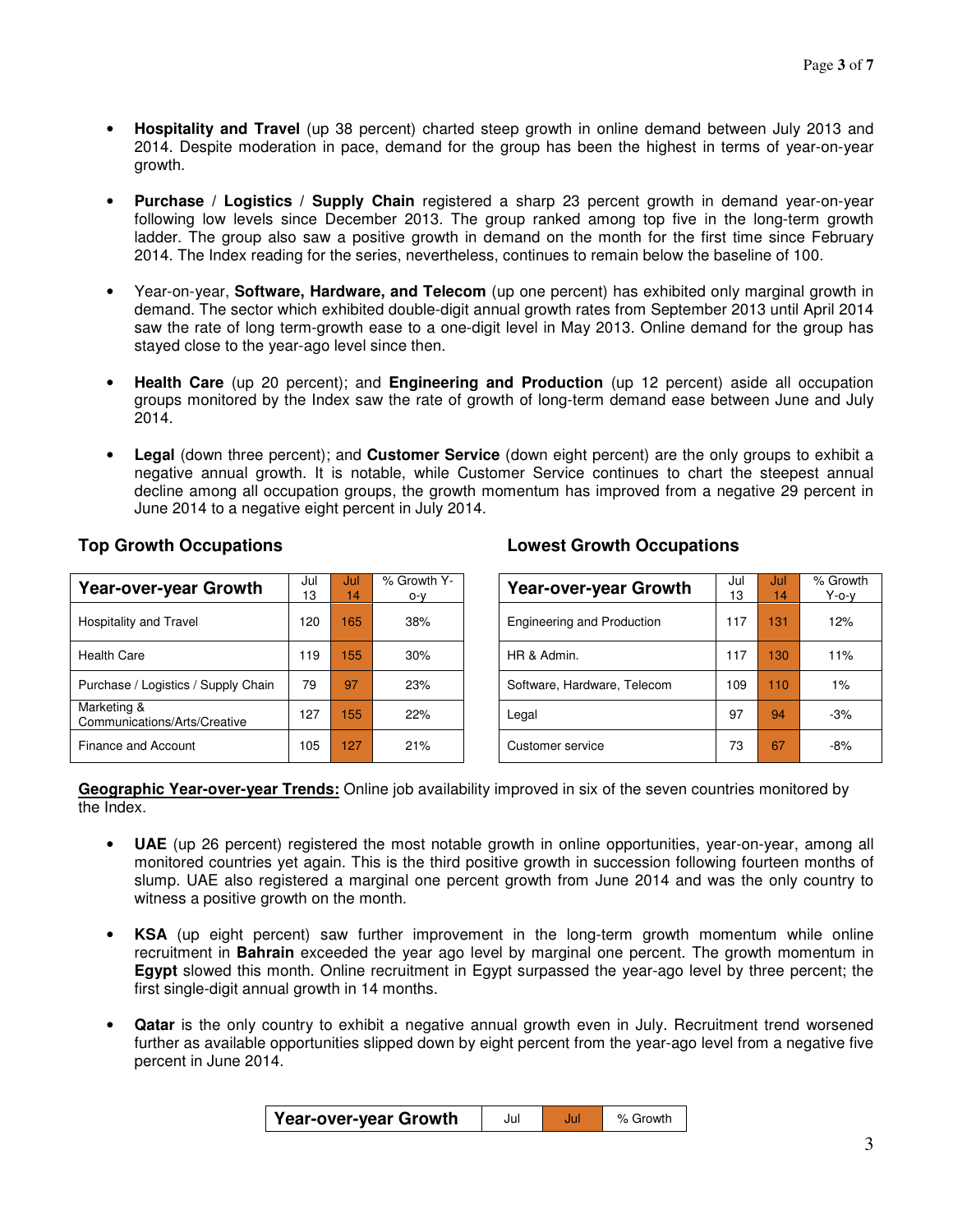|                | 13  | 14               | $Y$ -o- $Y$ |
|----------------|-----|------------------|-------------|
| <b>UAE</b>     | 89  | 112              | 26%         |
| Kuwait         | 114 | 125              | 10%         |
| Oman           | 96  | 105              | 9%          |
| <b>KSA</b>     | 112 | 121              | 8%          |
| Egypt          | 138 | 142              | 3%          |
| <b>Bahrain</b> | 118 | 119              | 1%          |
| Qatar          | 133 | 122 <sub>1</sub> | $-8%$       |

### **COUNTRY-WISE TRENDS**

#### **KSA Highlights**

- Monster Employment Index KSA edges up by eight percent between July 2013 and 2014
- **Advertising, Market Research, Public Relations, Media and Entertainment** charts the steepest annual growth among all monitored industry sectors
- **Oil and Gas** sector registers the most notable annual decline
- Among occupation groups, **Sales and BD** professionals continues to lead by the way of long-term growth

| <b>Year-over-year Growth</b>                                                  | Jul<br>13 | Jul<br>14 | % Growth<br>$Y$ -o-v | <b>Year-over-year Growth</b>                                                                                       | Jul<br>13 | Jul<br>14 | % Grow<br>$Y$ -o-y |
|-------------------------------------------------------------------------------|-----------|-----------|----------------------|--------------------------------------------------------------------------------------------------------------------|-----------|-----------|--------------------|
| Advertising, Market Research,<br>Public Relations, Media and<br>Entertainment | 99        | 118       | 19%                  | Education                                                                                                          | 107       | 108       | $1\%$              |
| Chemicals/ Plastic/ Rubber, Paints,<br>Fertilizer/ Pesticides                 | 69        | 79        | 14%                  | Consumer Goods/ FMCG, Food &<br>Packaged Food, Home Appliance,<br>Garments/ Textiles/ Leather, Gems<br>& Jewellerv | 118       | 94        | $-20%$             |
| Retail/Trade and Logistics                                                    | 110       | 125       | 14%                  | Oil and Gas                                                                                                        | 137       | 98        | $-28%$             |

| <b>Year-over-year Growth</b>      | Jul<br>13 | Jul<br>14        | % Growth<br>$Y$ -o-v | Year-over-year Growth               | Jul<br>13 | Jul<br>14 | % Grow<br>$Y$ -o-v |
|-----------------------------------|-----------|------------------|----------------------|-------------------------------------|-----------|-----------|--------------------|
| Sales and BD                      | 117       | 154 <sup>°</sup> | 32%                  | Purchase / Logistics / Supply Chain | 122       | 115       | -6%                |
| <b>Health Care</b>                | 100       | 113              | 13%                  | Software, Hardware, Telecom         | 121       | 106       | $-12%$             |
| <b>Engineering and Production</b> | 118       | 127              | 8%                   | HR & Admin.                         | 135       | 115       | $-15%$             |

#### **KSA Top Growth Industries KSA Lowest Growth Industries**

| Jul<br>13 | Jul<br>14. | % Growth<br>Y-o-v | <b>Year-over-year Growth</b>                                                                                       | Jul<br>13 | Jul<br>14 | % Growth<br>$Y$ -o-v |
|-----------|------------|-------------------|--------------------------------------------------------------------------------------------------------------------|-----------|-----------|----------------------|
| 99        | 118        | 19%               | Education                                                                                                          | 107       | 108       | 1%                   |
| 69        | 79         | 14%               | Consumer Goods/ FMCG, Food &<br>Packaged Food, Home Appliance,<br>Garments/ Textiles/ Leather, Gems<br>& Jewellery | 118       | 94        | $-20%$               |
| 10        | 125        | 14%               | Oil and Gas                                                                                                        | 137       | 98        | $-28%$               |

### **KSA Top Growth Occupations KSA Lowest Growth Occupations**

| Growth<br>Ү-о-у | <b>Year-over-year Growth</b>        | Jul<br>13 | Jul<br>14 | % Growth<br>$Y$ -o-v |
|-----------------|-------------------------------------|-----------|-----------|----------------------|
| 32%             | Purchase / Logistics / Supply Chain | 122       | 115       | -6%                  |
| 13%             | Software, Hardware, Telecom         | 121       | 106       | $-12%$               |
| 8%              | HR & Admin.                         | 135       | 115       | $-15%$               |

### **UAE Highlights**

• Monster Employment Index UAE continues to trend upward; grows 25 percent year-on-year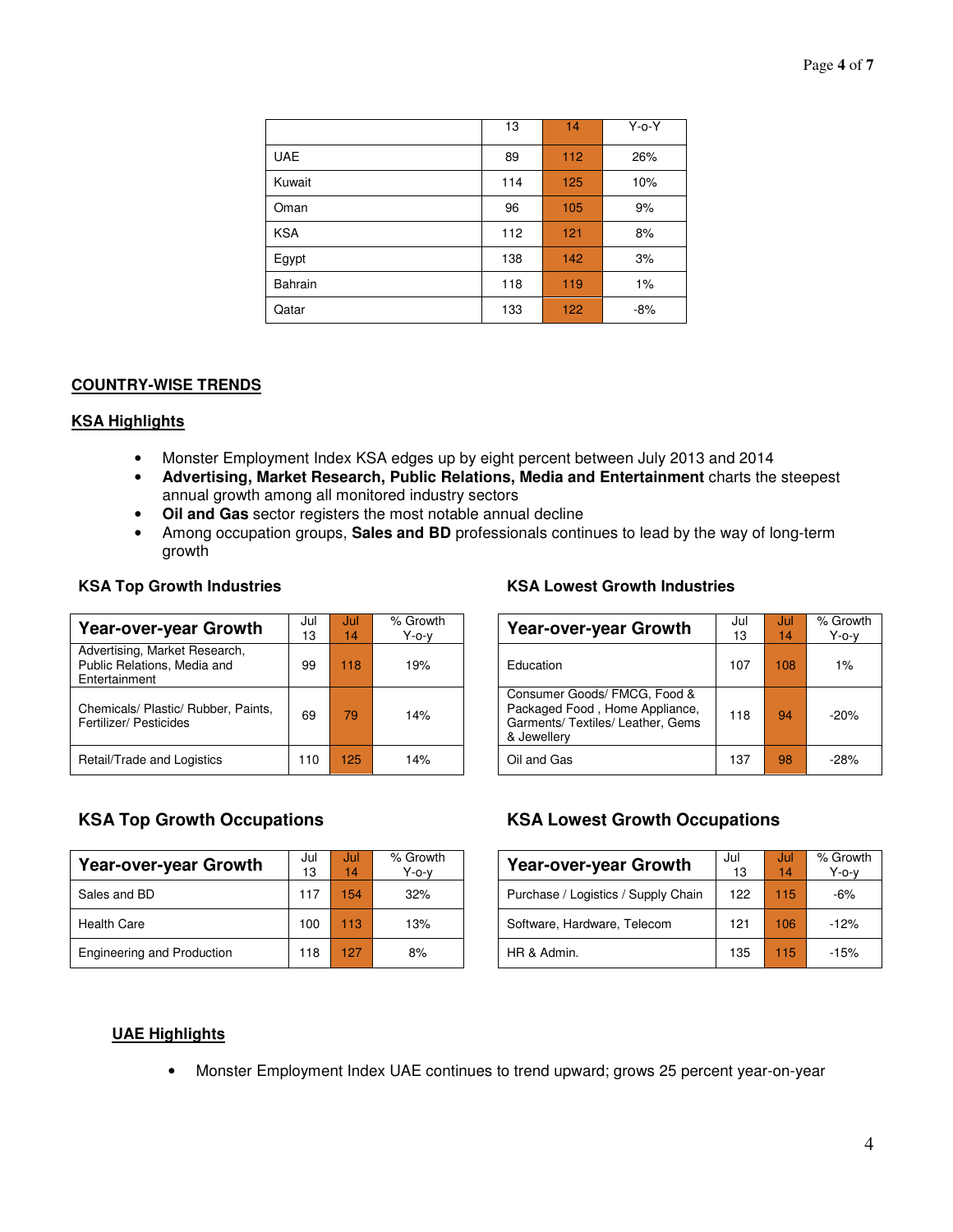- Year-on-year, **BFSI** leads all industry sectors yet again. Online recruitment contracts the most in **Advertising, Market Research, Public Relations, Media and Entertainment**  sector
- **Purchase / Logistics / Supply Chain professionals** registers a dramatic 71 percent growth in demand and tops the long-term growth chart

| <b>Year-over-year Growth</b>                 | Jul<br>13 | Jul<br>14 | % Growth<br>Y-o-v |                    | <b>Year-over-year Growth</b>                                 | Jul<br>13    | Jul<br>14 |
|----------------------------------------------|-----------|-----------|-------------------|--------------------|--------------------------------------------------------------|--------------|-----------|
| <b>BFSI</b>                                  | 12        | 157       | 40%               |                    | Retail/Trade and Logistics                                   | $11^{\circ}$ | 15        |
| Engineering, Construction and Real<br>Estate | 105       | 145       | 38%               | IT and Telecom/ISP |                                                              | 90           | 91        |
| <b>Health Care</b>                           | 107       | 132       | 23%               | Entertainment      | Advertising, Market Research,<br>Public Relations, Media and | 109          | 93        |

| <b>Year-over-year Growth</b>        | Jul<br>13 | Jul<br>14 | % Growth Y-<br>$O-V$ | <b>Year-over-year Growth</b> | Jul<br>13 | Jul<br>14 | $%$ Grov<br>Y-0-\ |
|-------------------------------------|-----------|-----------|----------------------|------------------------------|-----------|-----------|-------------------|
| Purchase / Logistics / Supply Chain | 59        | 101       | 71%                  | Sales and BD                 | 107       | 117       | 9%                |
| <b>Engineering and Production</b>   | 93        | 127       | 37%                  | Hospitality and Travel       | 92        | 100       | 9%                |
| Customer service                    | 54        | 69        | 28%                  | HR & Admin.                  | 94        | 98        | 4%                |

## **UAE Top Growth Industries UAE Lowest Growth Industries**

| Growth<br>Y-o-v | <b>Year-over-year Growth</b>                                                  | Jul<br>13 | Jul<br>14 | % Growth<br>$Y$ -o-v |
|-----------------|-------------------------------------------------------------------------------|-----------|-----------|----------------------|
| 40%             | Retail/Trade and Logistics                                                    | 111       | 115       | 4%                   |
| 38%             | IT and Telecom/ISP                                                            | 90        | 91        | 1%                   |
| 23%             | Advertising, Market Research,<br>Public Relations, Media and<br>Entertainment | 109       | 93        | $-15%$               |

## **UAE Top Growth Occupations UAE Lowest Growth Occupations**

| owth Y-<br>o-v | <b>Year-over-year Growth</b>  | Jul<br>13 | Jul<br>14 | % Growth<br>$Y$ -o-v |
|----------------|-------------------------------|-----------|-----------|----------------------|
| 71%            | Sales and BD                  | 107       | 117       | 9%                   |
| 37%            | <b>Hospitality and Travel</b> | 92        | 100       | 9%                   |
| 28%            | HR & Admin.                   | 94        | 98        | 4%                   |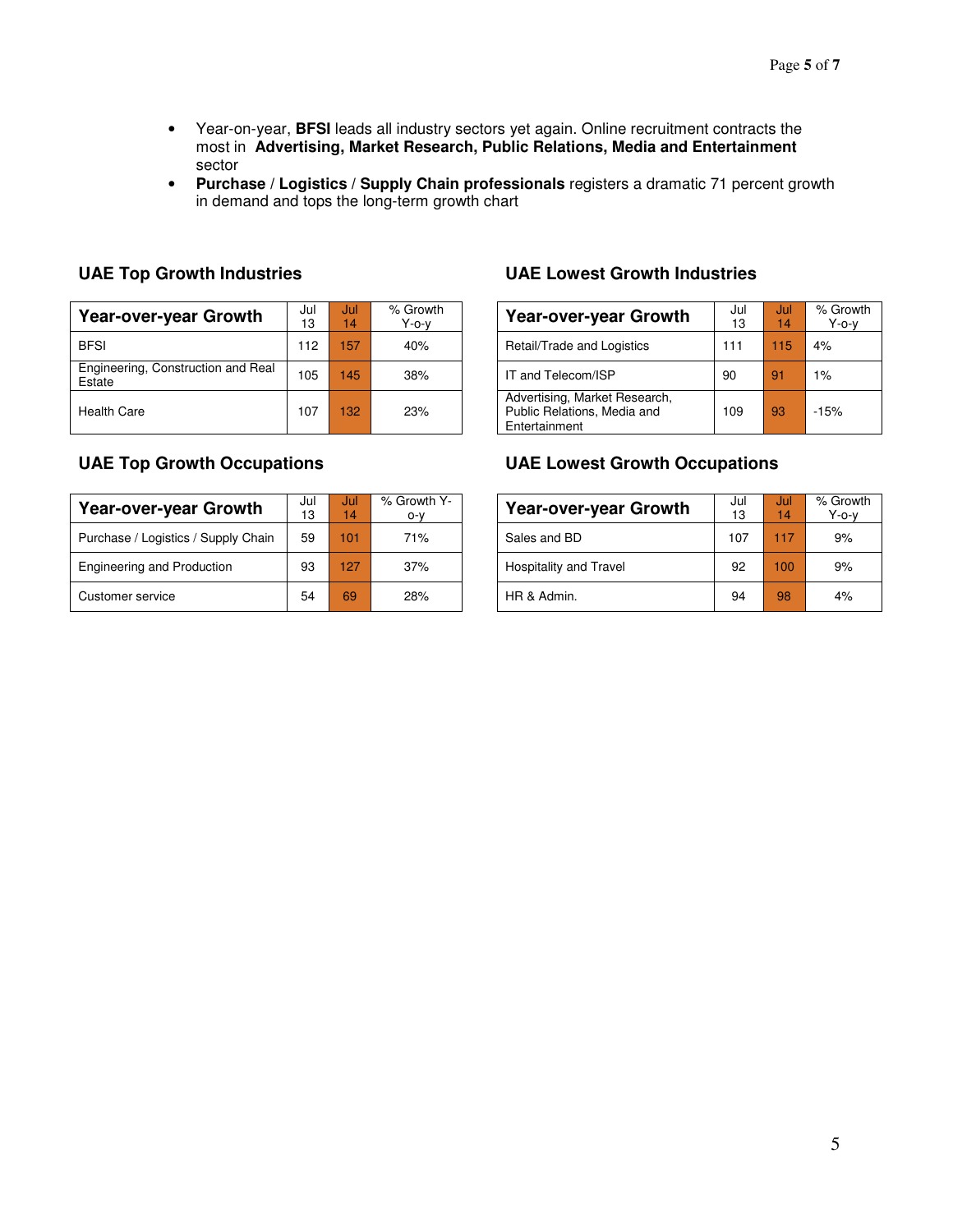# **By Industry**

|                                                                                                                    | 2013 |     |            |     |            |     |     | 2014 |     |     |     |     |     |  |
|--------------------------------------------------------------------------------------------------------------------|------|-----|------------|-----|------------|-----|-----|------|-----|-----|-----|-----|-----|--|
|                                                                                                                    | Jul  | Aug | <b>Sep</b> | Oct | <b>Nov</b> | Dec | Jan | Feb  | Mar | Apr | May | Jun | Jul |  |
| Engineering, Construction and Real<br>Estate                                                                       | 128  | 131 | 139        | 145 | 139        | 147 | 155 | 131  | 129 | 131 | 122 | 127 | 130 |  |
| <b>BFSI</b>                                                                                                        | 121  | 120 | 129        | 154 | 145        | 151 | 159 | 114  | 122 | 121 | 139 | 142 | 136 |  |
| Production/Manufacturing,<br><b>Automotive and Ancillary</b>                                                       | 93   | 88  | 95         | 99  | 98         | 87  | 91  | 115  | 110 | 87  | 84  | 81  | 88  |  |
| Retail/Trade and Logistics                                                                                         | 112  | 126 | 150        | 167 | 154        | 143 | 165 | 141  | 156 | 151 | 150 | 154 | 142 |  |
| Oil and Gas                                                                                                        | 90   | 90  | 89         | 90  | 93         | 90  | 89  | 92   | 84  | 82  | 88  | 84  | 90  |  |
| IT and Telecom/ISP                                                                                                 | 94   | 96  | 101        | 106 | 104        | 102 | 109 | 104  | 92  | 96  | 98  | 93  | 93  |  |
| Hospitality                                                                                                        | 125  | 120 | 139        | 161 | 150        | 147 | 152 | 134  | 148 | 143 | 152 | 186 | 161 |  |
| Education                                                                                                          | 148  | 153 | 162        | 156 | 154        | 150 | 159 | 162  | 162 | 166 | 169 | 179 | 165 |  |
| Chemicals/ Plastic/ Rubber, Paints,<br>Fertilizer/ Pesticides                                                      | 71   | 71  | 75         | 68  | 66         | 67  | 72  | 78   | 75  | 78  | 87  | 87  | 92  |  |
| Consumer Goods/ FMCG, Food &<br>Packaged Food, Home Appliance,<br>Garments/ Textiles/ Leather, Gems<br>& Jewellery | 108  | 92  | 108        | 100 | 91         | 89  | 94  | 101  | 111 | 83  | 79  | 74  | 86  |  |
| <b>Health Care</b>                                                                                                 | 116  | 114 | 120        | 120 | 119        | 136 | 143 | 142  | 143 | 145 | 159 | 153 | 146 |  |
| Advertising, Market Research,<br>Public Relations, Media and<br>Entertainment                                      | 130  | 131 | 136        | 146 | 141        | 149 | 154 | 116  | 121 | 117 | 135 | 128 | 119 |  |

# **By Occupation**

|                                             | 2013 |     |            |     |     |            |     | 2014 |     |     |     |     |     |  |  |
|---------------------------------------------|------|-----|------------|-----|-----|------------|-----|------|-----|-----|-----|-----|-----|--|--|
|                                             | Jul  | Aug | <b>Sep</b> | Oct | Nov | <b>Dec</b> | Jan | Feb  | Mar | Apr | May | Jun | Jul |  |  |
| <b>Engineering and Production</b>           | 117  | 118 | 122        | 130 | 126 | 125        | 129 | 128  | 126 | 124 | 112 | 124 | 131 |  |  |
| Finance and Account                         | 105  | 102 | 115        | 133 | 130 | 136        | 139 | 92   | 101 | 106 | 122 | 133 | 127 |  |  |
| HR & Admin.                                 | 117  | 106 | 133        | 148 | 147 | 144        | 156 | 154  | 151 | 141 | 143 | 154 | 130 |  |  |
| Sales and BD                                | 151  | 149 | 165        | 189 | 165 | 174        | 190 | 182  | 189 | 188 | 194 | 195 | 172 |  |  |
| Purchase / Logistics / Supply Chain         | 79   | 81  | 107        | 112 | 114 | 99         | 103 | 109  | 107 | 91  | 91  | 90  | 97  |  |  |
| Hospitality and Travel                      | 120  | 122 | 130        | 157 | 145 | 148        | 157 | 143  | 154 | 175 | 176 | 184 | 165 |  |  |
| <b>Health Care</b>                          | 119  | 118 | 122        | 127 | 125 | 127        | 145 | 137  | 138 | 143 | 158 | 158 | 155 |  |  |
| Software, Hardware, Telecom                 | 109  | 99  | 122        | 136 | 125 | 115        | 136 | 130  | 114 | 95  | 100 | 96  | 110 |  |  |
| Marketing &<br>Communications/Arts/Creative | 127  | 131 | 141        | 159 | 155 | 159        | 170 | 164  | 170 | 171 | 179 | 170 | 155 |  |  |
| Customer service                            | 73   | 61  | 87         | 86  | 75  | 69         | 78  | 88   | 85  | 69  | 66  | 62  | 67  |  |  |
| Legal                                       | 97   | 90  | 90         | 80  | 87  | 96         | 89  | 100  | 93  | 79  | 89  | 79  | 94  |  |  |